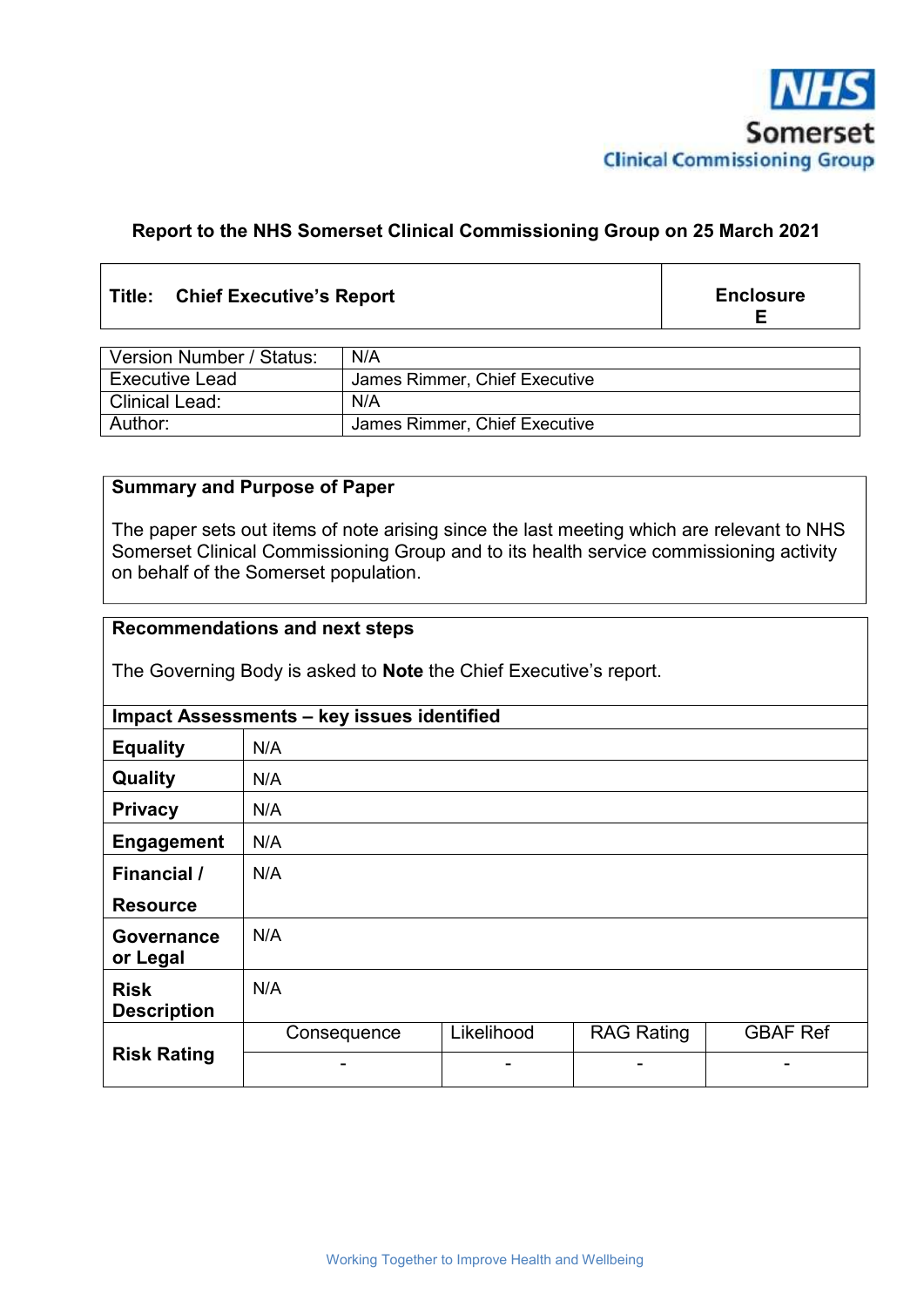

# **CHIEF EXECUTIVE'S REPORT**

#### **1 INTRODUCTION**

1.1 This report provides a summary of items of note arising during the period to 10 March 2021 and information on my activity during this period.

### **2 NATIONAL**

#### **Covid-19 pandemic**

2.1 The National COVID alert level was stepped down from Level 5 (the highest level indicating that there is a material risk of healthcare services being overwhelmed) which was set on 4 January 2021 and triggered a third National lockdown to Level 4 (the COVID pandemic is in general circulation with transmission high or rising) on 25 February 2021. This signals an improvement in the impact of the transmission in England, which is mirrored in Somerset and across the South West. The threat and impact of COVID nevertheless remains high and the Governing Body will receive a full update on both the spread and impact of COVID in Somerset and the progress of the vaccination programme.

#### **Integration and Innovation: working together to improve health and social care for all**

2.2 On 11 February 2021, the Department of Health and Social Care published the White Paper *Integration and Innovation* which sets out the proposed next steps for Integrated Care Systems (ICSs). This sets out how the health and care system will continue to build its collaboration and partnership working. It describes a new NHS ICS Body which will hold the accountability for the ICS and describes the move of CCG functions to this new body. It also highlights the need for a Health and Care ICS Partnership to ensure a wide range of views are encompassed. The Somerset ICS is looking at how this White Paper can best work in Somerset, noting that Somerset is a considerably more simple and straightforward ICS than many systems. This has been briefed to all staff colleagues and will be discussed by the Governing Body in the forthcoming period leading up to the expected Bill later this summer.

## **3 LOCAL**

#### **Operational Pressures Escalation Level (OPEL)**

3.1 OPEL shows the amount of pressure being experienced by hospital, community and emergency health services. OPEL Level 1 is the lowest level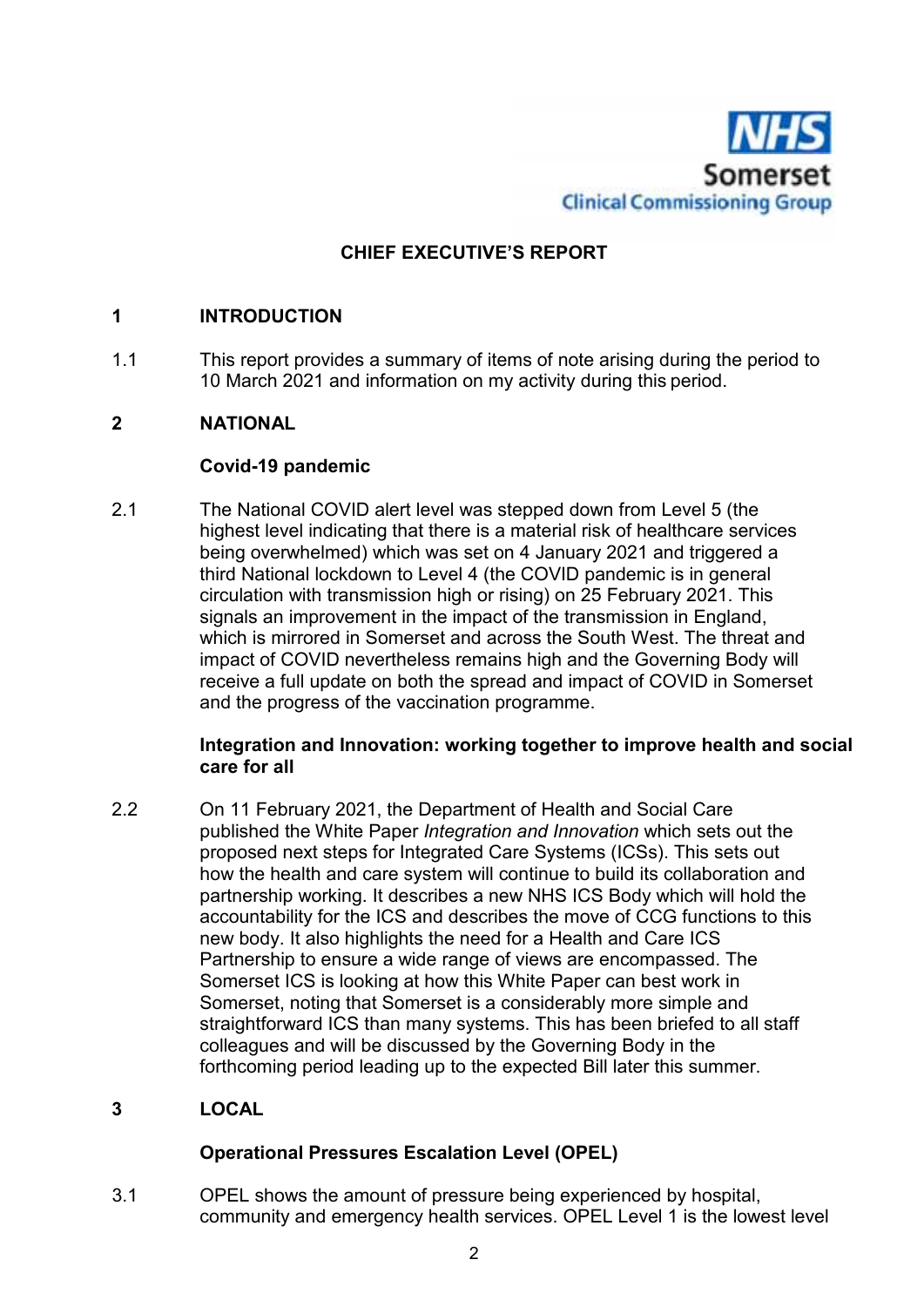of pressure on the system. OPEL Level 4 is the highest.

3.2 As at Monday 15 March 2021, the escalation level for the whole of Somerset was OPEL Level 3, described as:

> Four-hour performance is being significantly compromised. The local health and social care system is experiencing major pressures compromising patient flow, and these continue to increase. Actions taken in OPEL 2 have not succeeded in returning the system to OPEL 1. Further urgent actions are now required across the system by all A&E Delivery Board partners, and increased external support may be required. Regional teams in NHS E and NHS I including the Regional Director will be made aware of rising system pressure, providing additional support as deemed appropriate and agreed locally. Decisions to move to system level OPEL 4 will be discussed between the Trust CEO, the CCG AO, and System leadership (CCG/STP/ICS Director). This should also be agreed with the Regional Director, or their nominated Deputy. The National UEC Operations team will be immediately informed by the Regional UEC Operational Leads through internal reporting mechanisms.

#### **Covid-19 vaccination programme**

3.3 The Somerset vaccination programme has demonstrated very effective system working, with vaccinations taking place in primary care network hubs.

#### **Avon and Somerset Local Resilience Forum Strategic Co-ordination Group Meetings (SCG's)**

3.4 It was agreed at the meeting on 4 March 2021 that the frequency of SCG meetings would be reduced to take place on the Thursday prior to key dates set out in the roadmap.

#### **Annual Reports**

- 3.5 Due to the various lockdowns and changed governance arrangements over the past 12 months, we have got out of sync with a number of annual reports. At this meeting we are therefore covering a number of 2019/20 reports in order to ensure they are appropriately part of the CCG's record but note that they are not being presented in a timely way; this is an inevitable consequence of the pandemic and the impact it has had on our normal ways of working.
- 3.6 The Infection Prevention and Control (IPC) Annual Report for 19-20 remains outstanding and will be presented to a future Governing Body (more than likely alongside the 21/22 report if resources allow). Despite the delay in producing the report for 19-20, Governing Body are advised that we have maintained much of our business as usual in relation to IPC as well as the vastly expanded remit during the Pandemic. This has included continuing to hold our quarterly Somerset Infection Prevention and Control Committee meetings. We have extended membership during 20-21 to new system partners and developed improved methodology for learning from infections/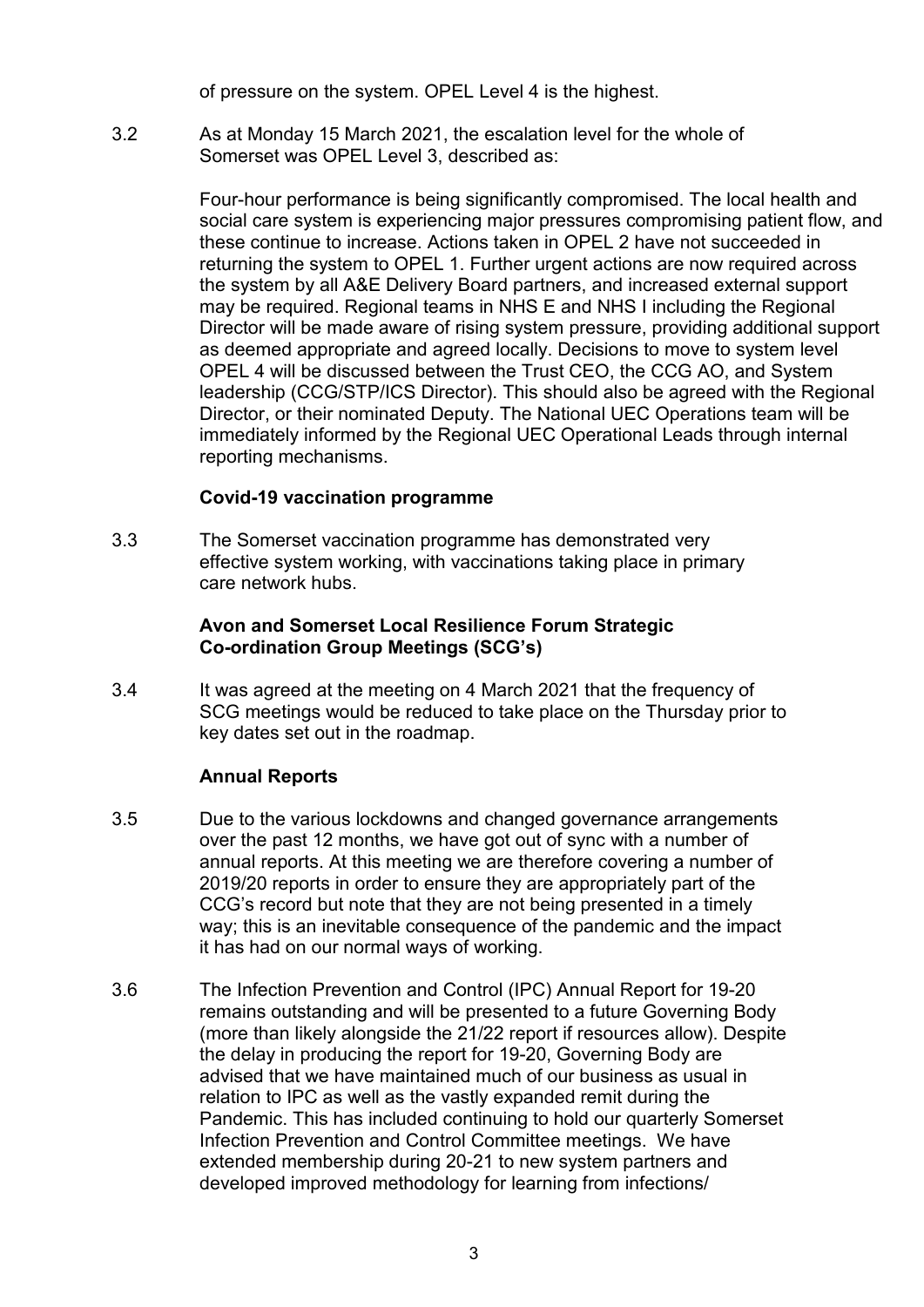outbreaks and data. In addition, we have maintained reporting of IPC through the Patient Safety and Clinical Quality Committee throughout the year.

# **Representing the CCG**

- 3.7 I have represented the CCG at a variety of internal and external events, including the following meetings:
	- National Vaccination Senior Team informal update
	- Somerset ICS Executive Meeting/SVOC Gold Meeting
	- National Institute for Health Research: Health Services & Delivery Research Funding Committee Meeting
	- Accelerated Design Event: Strategic Commissioning and Place Development
	- Keith Willett's webinar: Covid-19 Update for System Leaders
	- Covid-19 Briefing with Marcus Fysh MP
	- Meeting with Melanie Walker, Chief Executive of Devon Partnership NHS Trust, re the Mental Health Provider Collaborative
	- Health and Wellbeing Executive Meeting
	- South West Regional Chief Executives' Meeting
	- Meeting with Mark Cooke, NHSE/I
	- Keith Willett's webinar: Focus on Vaccination and Health Inequalities
	- Meeting with Patricia Miller, Chief Executive of Dorset County Hospital NHS Foundation Trust re ED&I work of the SW People Board
	- System Leaders ICS Development Sessions with NHSE/I
	- SEND Written Statement of Action Webinar
	- South West Mental Health Programme Board
	- Meeting with YDH and SHS re SHS and the Somerset ICS
	- Severn Network Team update
	- NHSE/I National briefing session on ICS Development
	- Meeting with Rachel Pearce, NHSE/I re IAPT Recovery in Somerset
	- South West System Leads Meeting
	- MSc Careers Talk for the University of Bristol
	- SEND Improvement Board Meeting
	- Senior Onboarding Event with NHSE/I
	- Meeting with Kim Curry/Annie Hudson re Stronger Somerset
	- Session for CEOs to discuss ICS ways of working in the context of the White Paper with Alex Grimsley, Optimus
	- South West ICS Development Meeting
	- Meeting with Alex Parmley, Chief Executive of South Somerset District Council, re Governing Consultation: Stronger Somerset
	- Covid-19 vaccine deployment: preparation for Phase 2 meeting with Sir Simon Stevens, Amanda Pritchard and Dr Emily Lawson
	- ICS Options for Somerset meeting between Mark Cooke, Matt Neligan and Somerset Chief Executives
	- Meeting with Mary-Clare Rodwell, The High Sheriff of Somerset, re access to Covid vaccination
	- South West Discharge Discussion with NHSE/I and System Leads
	- Introduction to Learning Disability Provider Collaboration with CQC and System Partners
	- Meeting with Professor Marc Griffiths, UWE Bristol, re supporting the local